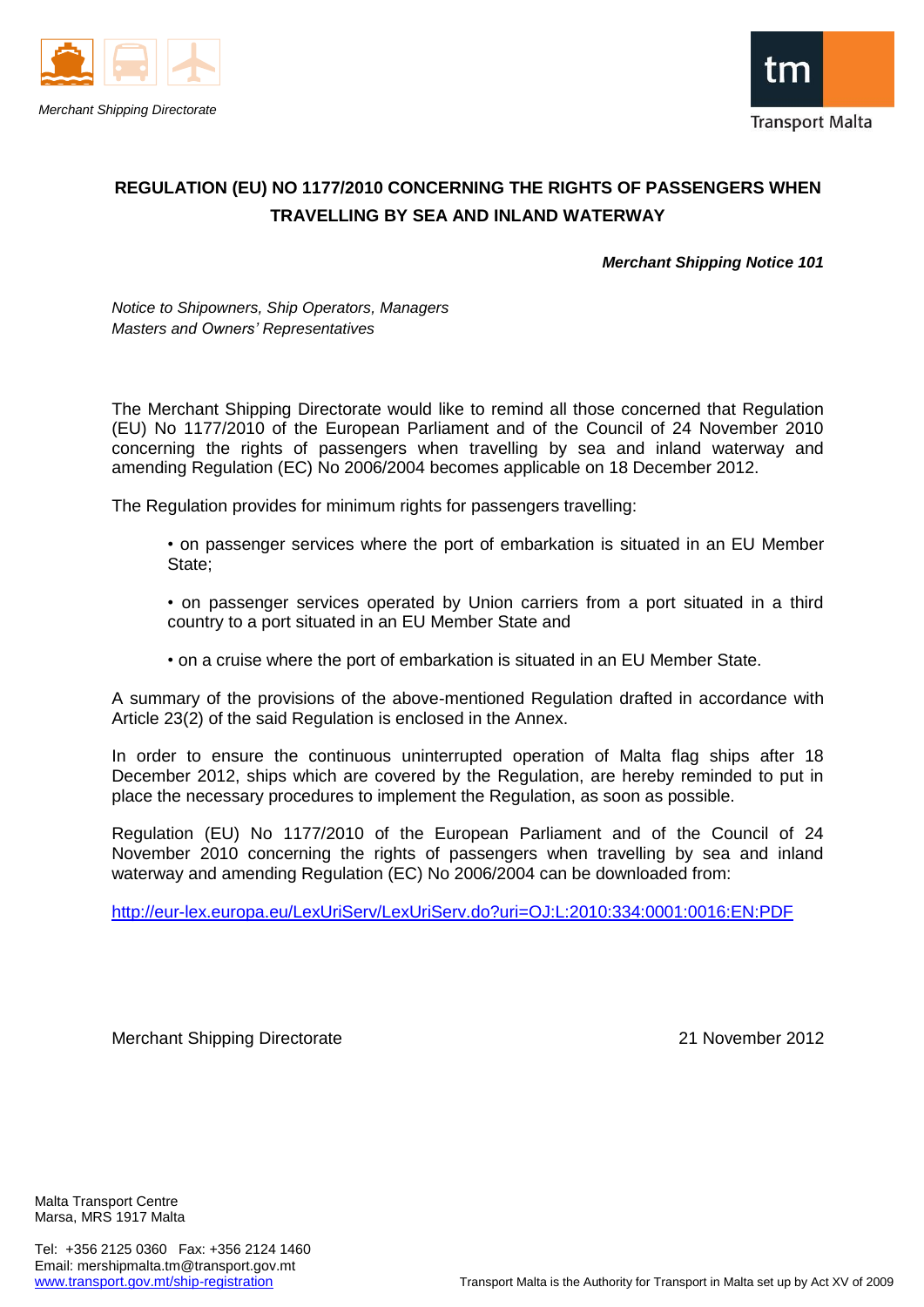### **ANNEX**

# **Summary of provisions concerning the rights of passengers when travelling by sea and inland waterway<sup>1</sup>**

Regulation (EU) No 1177/2010 concerning the rights of passengers when travelling by sea and inland waterway becomes applicable on 18 December 2012.

It provides for a minimum set of rights for passengers travelling

- on passenger services where the port of embarkation is situated in a Member State,
- on passenger services operated by Union carriers from a port situated in a third country to a port situated in a Member State and
- on a cruise where the port of embarkation is situated in a Member State<sup>2</sup>.

The Regulation does however, not apply to certain categories of waterborne transport services<sup>3</sup>.

Regulation (EU) No 1177/2010 does not preclude passengers from claiming damages before national courts in accordance with national law in respect of individualised damages resulting from cancellation or delay of transport services.

### **Right to information**

All passengers travelling by sea or inland waterways have the right to adequate information throughout their travel. That right includes the right to be informed on passenger rights and contact details of the national enforcement bodies, and on the conditions of access to transport for disabled persons and persons with reduced mobility.

In the event of cancellation or delay in departure, passengers have the right to be informed of the

l <sup>1</sup> Summary drafted in accordance with Article 23(2) of Regulation (EU) No 1177/2010. This summary has no legal value.

 $2$  Cruise passengers have no right to re-routing and reimbursement in case of cancelled or delayed departures and no right to compensation of the ticket price in case of delay in arrival.

 $3$  Ships certified to carry up to 12 passengers, ships which have a crew responsible for the operation of the ship composed of not more than three persons, passenger services of less than 500 metres one way, excursion and sightseeing tours other than cruises and ships not propelled by mechanical means as well as original and individual replicas of historical passenger ships designed before 1965, built predominantly with the original materials certified to carry up to 36 passengers, are excluded.

In addition, Member States may decide not to apply the Regulation provided that the rights of passengers are adequately ensured under national law to seagoing ships of less than 300 gross tons operated in domestic transport until 17 December 2014 and for an indefinite period of time to passenger services covered by public service obligations, public service contracts or integrated services.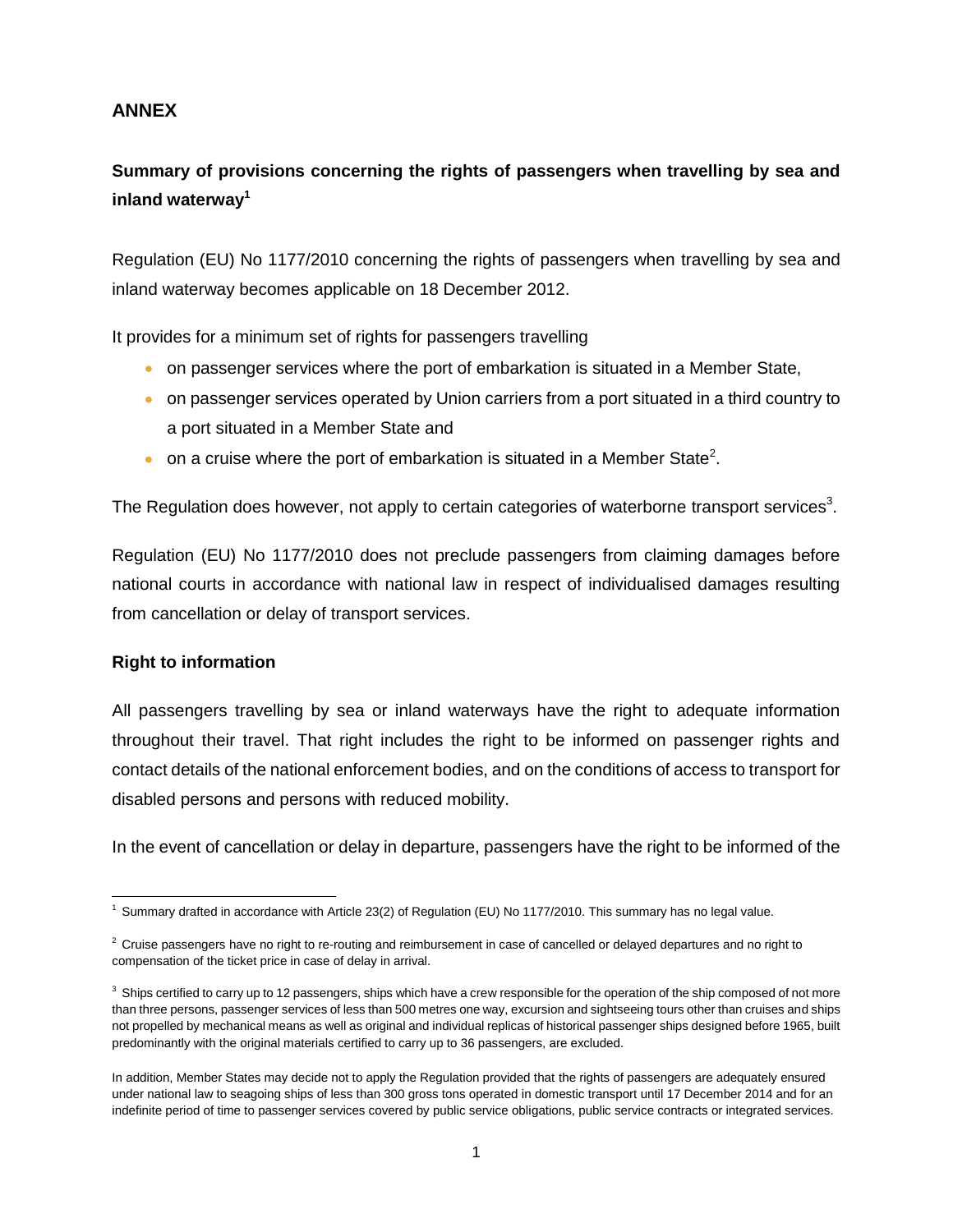delay or cancellation by the carrier or terminal operator no later than 30 minutes after the scheduled time of departure and of the estimated departure and arrival time as soon as that information becomes available.

#### **Right to non-discriminatory contract conditions**

All persons have the right not to be discriminated directly or indirectly based on their nationality or the place of the establishment of the carrier or ticket vendor within the Union when purchasing tickets of waterborne passenger transport services and cruises.

### **Right to care and assistance**

In case of delay of more than 90 minutes or cancellation of a passenger service or cruise, and where reasonably possible, passengers shall be offered free of charge snacks, meals or refreshments in reasonable relation to the waiting time.

Where the delay or cancellation of a departure necessitates one or more additional nights of stay for the passenger, he or she shall be offered adequate accommodation free of charge on board or ashore by the carrier and transport to and from the port terminal to the place of accommodation. Where a carrier proves that the cancellation or delay is caused by weather conditions endangering the safe operation of the ship, he is relieved of the obligation to offer free accommodation.

The passenger is not entitled to assistance by the carrier, if he or she was informed of the cancellation or delay before the purchase of the ticket or where the cancellation or delay is caused by the fault of the passenger.

### **Right to re-routing and reimbursement in case of cancellation or delay of departure**

In case of a delay of more than 90 minutes as compared to the scheduled time of departure or cancellation of a passenger service, passengers have a right to choose between

- re-routing to the final destination at no additional cost at the earliest opportunity under comparable conditions and
- reimbursement of the ticket price combined, where relevant, with a free of charge return service at the earliest opportunity to the first point of departure set out in the transport contract.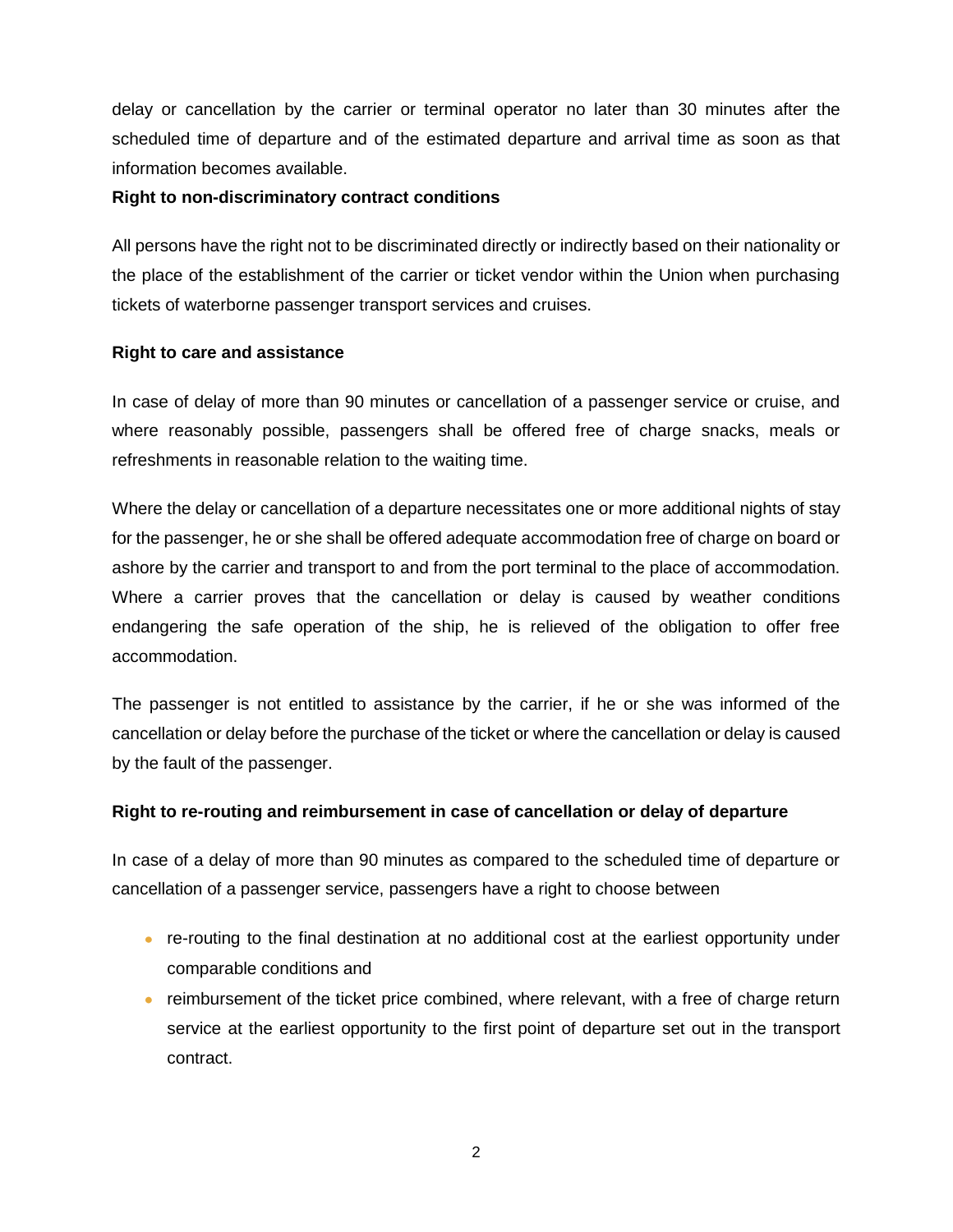# **Right to request partial compensation of the ticket price in case of delay in arrival to the final destination**

Passengers may request the compensation of 25% of the ticket price from the carrier, where the delay in arrival to the final destination exceeds

- 1 hour in case of a scheduled journey of up to 4 hours;
- 2 hours in case of a scheduled journey of more than 4 hours, but not exceeding 8 hours;
- 3 hours in case of a scheduled journey of more than 8 hours, but not exceeding 24 hours; or
- 6 hours in case of a scheduled journey of more than 24 hours.

Passengers may request the compensation of 50% of the ticket price from the carrier, where the delay in arrival to the final destination exceeds

- 2 hours in case of a scheduled journey of up to 4 hours;
- 4 hours in case of a scheduled journey of more than 4 hours, but not exceeding 8 hours;
- 6 hours in case of a scheduled journey of more than 8 hours, but not exceeding 24 hours; or
- 12 hours in case of a schedule journey of more than 24 hours.

The carrier is however relieved of the obligation to pay compensation to passengers in case of delay in arrival, if he proves that the delay resulted from weather conditions endangering the safe operation of the ship or from extraordinary circumstances hindering the performance of a passenger service which could not have been reasonably avoided.

**Rights of disabled passengers and passengers with reduced mobility**: besides the general passenger rights, disabled persons and persons with reduced mobility have the following rights when travelling by waterborne transport so as to provide them with a right to transport on an equal footing with other passengers:

# **(a) right to access to transport for disabled persons and persons with reduced mobility without any discrimination**

Carriers, travel agents and tour operators may not refuse to accept a reservation, to provide a ticket or to embark persons on the grounds of their disability or reduced mobility.

Where it is not possible to carry a disabled person or a person with reduced mobility on board a ship for safety reasons or due to the impossibility of embarkation resulting from the design of the ship or port infrastructure and equipment, carriers, travel agents and tour operators have to make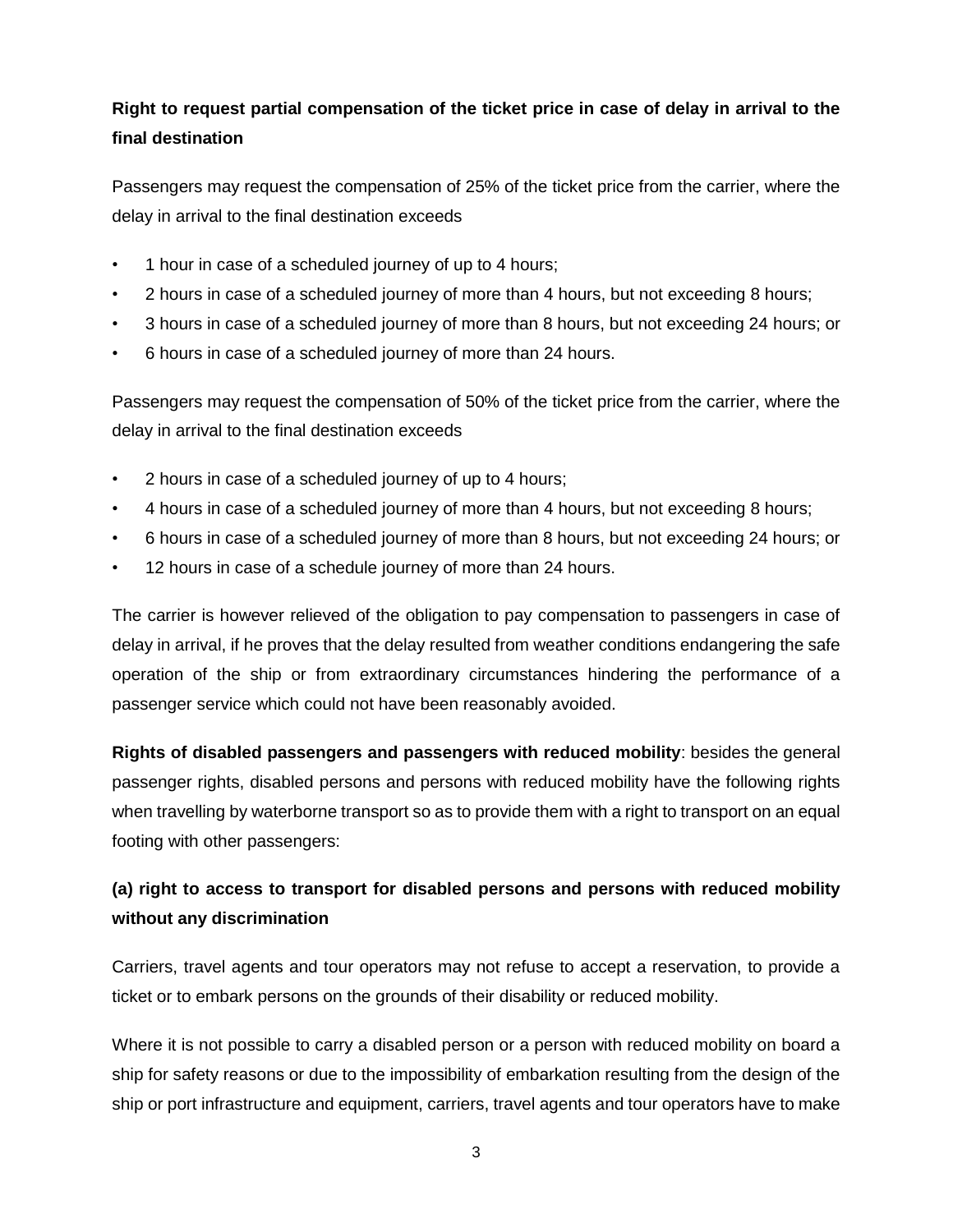all reasonable efforts to propose the person concerned an acceptable alternative transport. Disabled persons and persons with reduced mobility who hold a reservation, who have notified the carrier of their specific needs but are still denied boarding may choose between reimbursement and re-routing, the latter being conditional on the fulfilment of safety requirements.

Carriers, travel agents or tour operators may not ask disabled persons or persons with reduced mobility to pay a higher cost for reservations or tickets. Tickets and reservations shall be offered to the disabled persons or persons with reduced mobility under the same conditions as to other passengers.

The carriers and terminal operators shall have in place non-discriminatory access conditions for the transport of disabled persons, persons with reduced mobility and accompanying persons.

### **(b) right to special assistance**

Disabled persons and persons with reduced mobility have the right to free of charge assistance by carriers and terminal operators in ports and on board ships, including with embarkation and disembarkation.

Disabled persons and persons with reduced mobility have to notify the carrier at the time of reservation or advance purchase of the ticket of their specific needs regarding accommodation, seating, required services or their need to bring medical equipment. For any other assistance the disabled persons and persons with reduced mobility need to notify the carrier or terminal operator at least 48 hours in advance and have to present themselves at an agreed time ahead of the published embarkation time at a designated point.

### **(c) right to compensation for loss of or damage to mobility equipment**

Where a carrier or terminal operator has caused loss or damaged of mobility equipment or other specific equipment used by a disabled person or a person with reduced mobility due to his neglect or fault, he has to pay the disabled person or the person with reduced mobility a compensation corresponding to the replacement value of the equipment concerned or, where it is possible to repair that equipment, the costs relating to repairs.

### **Right to submit complaints to the carriers and national enforcement bodies (NEBs)**

Passengers may submit complaints to the carriers and terminal operators within two months from the date on which the service was performed or when it should have been performed.